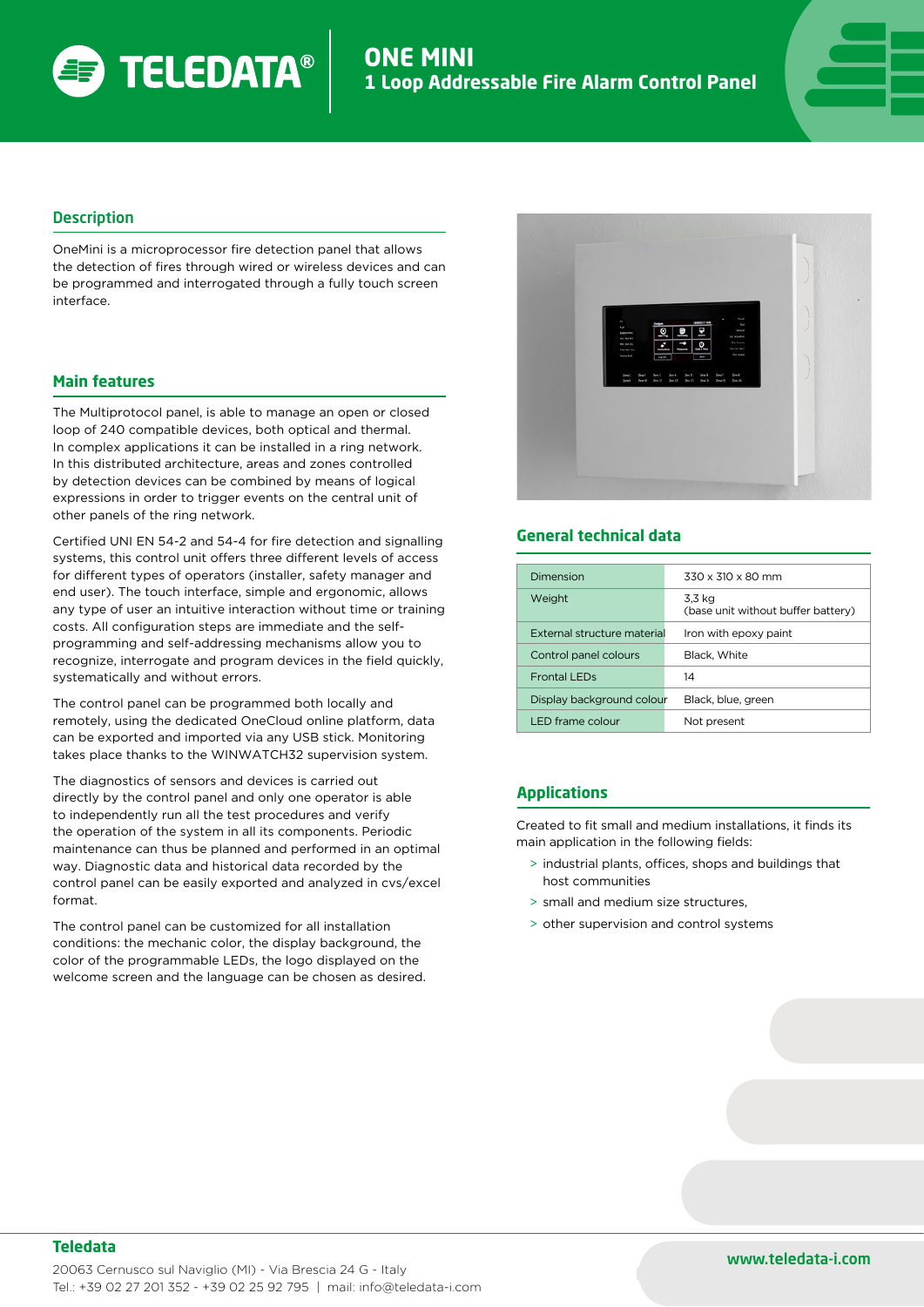

# **ONE MIN 1 Loop Addressable Fire Alarm Control Panel**





# **Electrical data**

| Power supply                   | 230 V ca - 50 Hz                                                     |
|--------------------------------|----------------------------------------------------------------------|
| Absorption from the network    | Max. 200 mA                                                          |
| <b>Buffer batteries</b>        | 2 x 12 V cc 7,2 Ah                                                   |
| Auxiliary supply output        | Max 24Vcc 1A                                                         |
| Current available for the loop | Max. 500 mA                                                          |
| Electrical protection          | Circuit short protection                                             |
|                                | Fuse f4 Ah                                                           |
| Battery protection             | Efficiency control and<br>disconnection in case of<br>over-discharge |
| General fault report relay     | Max. 1 A - 30 V cc / 120 V ca                                        |

## **Software specifications**

| Supported devices              | Teledata, Apollo (XP 95,<br>Discovery, Core protocol)                           |
|--------------------------------|---------------------------------------------------------------------------------|
| Communication protocol         | CEI ABI (with PTLAN card)<br><b>MODBUS</b><br>(with MCGTWMDB protocol)          |
| Area partitioning              | Up to 192                                                                       |
| Programmable logical functions | Up to 192                                                                       |
| Events archive                 | Up to 1000                                                                      |
| Programming                    | Locally from the keyboard<br>From remote, with dedicated<br>software (OneCloud) |
| <b>Access safety</b>           | Multilevel password                                                             |
| Supported languages            | 111 with special characters<br>and symbols                                      |



# **Hardware specifications**

| Microprocessor                                             | 32 bit                                                    |
|------------------------------------------------------------|-----------------------------------------------------------|
| Master card                                                | TD595                                                     |
| Memory                                                     | RAM: 2 MB<br>Flash: 512 KB<br>EEPROM: 4 MB                |
| Display                                                    | Touchscreen 480 x 272 TFT 4.3"                            |
| Loop number                                                | 1 loop                                                    |
| Analogue lines connection                                  | Open or closed loop                                       |
| Detction lines lenght                                      | Up to 5000 m                                              |
| Remote keyboards distance                                  | Up to 800 m                                               |
| Cable knockouts                                            | 29 x 22 mm                                                |
| Alarm sounder                                              | Silencing and/or excludable<br>buzzer                     |
| Sounder output or tel. combiner                            | $24$ V dc $1$ A                                           |
| Solid form output with clean contact 11A 30V dc 120V ac    |                                                           |
| General output with open collector                         | Max 100 mA                                                |
| Peripheral device input/output                             | <b>RS 485</b>                                             |
| Input/output for programming<br>and remote managment       | RS 232/micro USB                                          |
| <b>Protection level</b>                                    | IP 30                                                     |
| <b>Environmental conditions</b><br>(operating temperature) | From $-5^\circ$ to $+40^\circ C$                          |
|                                                            | From $-40^\circ$ a $+70^\circ$ C<br>(storage temperature) |

# **Certifications**

| 2004/108/EC           | <b>EMC</b> directive            |
|-----------------------|---------------------------------|
| 2006/95/EC            | Low voltage directive           |
| <b>UNI EN 54-2</b>    | Control and signal central unit |
| UNI EN 54-4 (A2:2006) | Power supply device             |

# **Teledata**